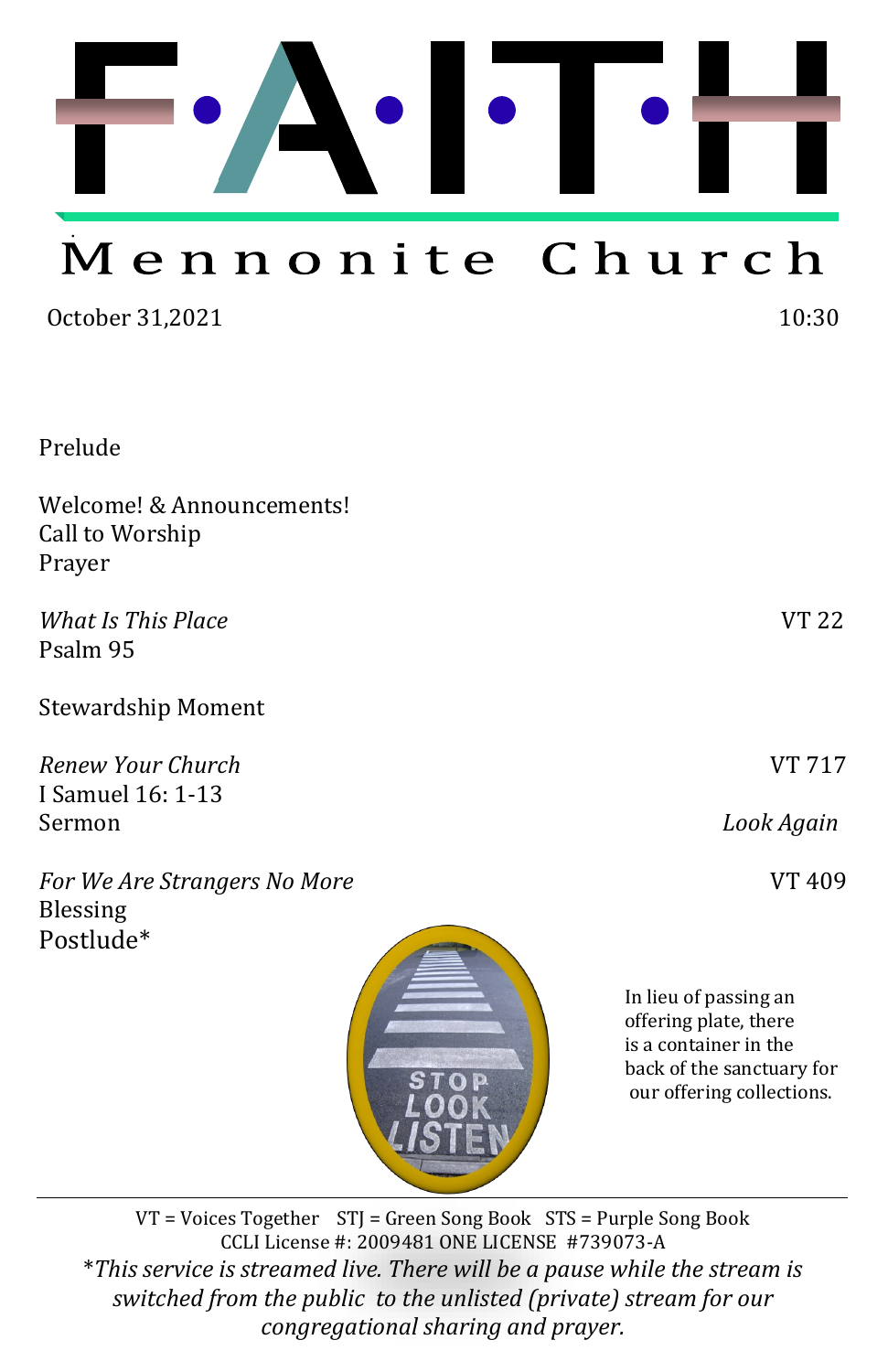#### **WORSHIP PARTICIPANTS**

| Gust Speaker Rose Marie Zook Barber |                                     |  |  |
|-------------------------------------|-------------------------------------|--|--|
| Worship Leader Jennifer Horn        |                                     |  |  |
|                                     |                                     |  |  |
| AccompanistsClara Kerekes           | UshersWendell Banman & Byron Ediger |  |  |
| Sanctuary Prep  Jane Schmidt        | Greeters Verda Deckert & Ken Janzen |  |  |
|                                     |                                     |  |  |

J.

| As followers of Jesus Christ, our<br>Mennonite Church. We are glad you<br>mission is to<br>are here.<br>Please wear a mask during worship<br>of faith,<br>and singing.<br>If you need a listening assistance<br>God's love,<br>device or a large print bulletin,<br>please ask an usher.<br>and<br>There are a few *quiet* craft items on<br>the back table of the sanctuary that<br>and reconciliation.<br>can be used during worship. | - Worship together as a community<br>- Invite everyone to share the gift of<br>- Nurture each other in the faith,<br>- Serve others in the spirit of Christ,<br>- Proclaim His way of peace, justice |
|-----------------------------------------------------------------------------------------------------------------------------------------------------------------------------------------------------------------------------------------------------------------------------------------------------------------------------------------------------------------------------------------------------------------------------------------|------------------------------------------------------------------------------------------------------------------------------------------------------------------------------------------------------|
|-----------------------------------------------------------------------------------------------------------------------------------------------------------------------------------------------------------------------------------------------------------------------------------------------------------------------------------------------------------------------------------------------------------------------------------------|------------------------------------------------------------------------------------------------------------------------------------------------------------------------------------------------------|

## *FAITH FAMILY NEWS*

**TODAY, WE WELCOME** Rose Marie Zook Barber as our guest speaker. Rose Marie has lived over half of her life in the Denver (CO) metro area. She worked as an elementary school teacher, secretary, and infant specialist for birth to 3 with special needs. For the past 15 years, she has served as pastor to Mennonite churches in Arvada, CO; Eugene, OR; and most recently, First Mennonite in McPherson. Rose Marie enjoys reading, making music (currently learning to play the ukulele), being outdoors, and hearing people share their life and faith journeys. She and her husband Mike live in McPherson, where he is correcting previous work on a 1914 house that was begging for attention.

**PASTOR KRISTINE** is on vacation from October 27-November 02.

**MY COMMITMENT TO GOD'S WORK** pledge forms have been emailed to you or placed in your church mailbox if you do not have email. Please read the attached letter. After prayerful consideration, please fill out the form and return it. There are two ways to return your pledges. 1. The google forms link in your email. 2. There is a box to return paper forms on the credenza in the foyer. Please return these forms by November 7. There are extra paper forms by the return box as well. Thank you for your prayerful and prompt consideration.—Faith Mennonite Church Council.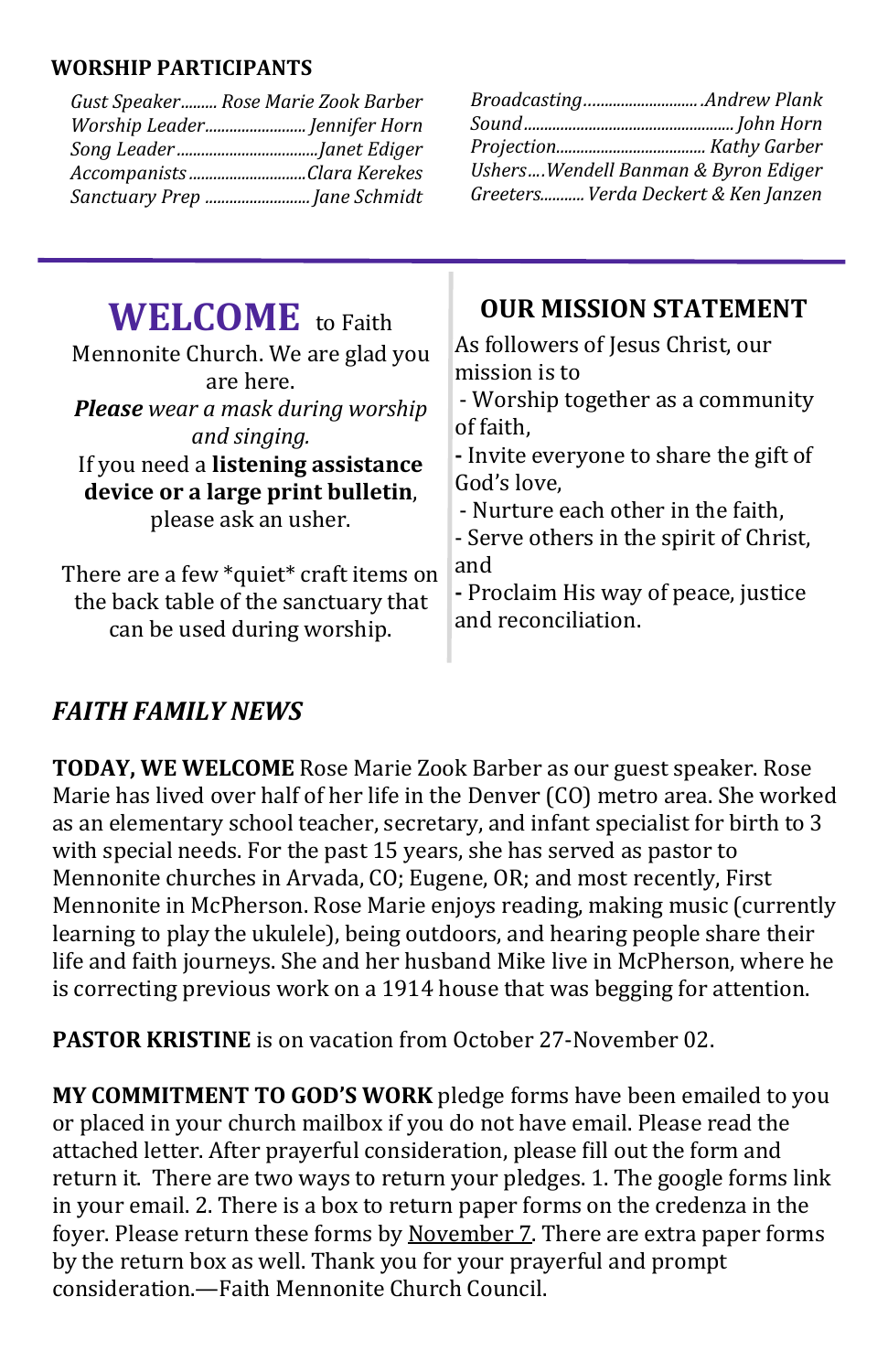## **SUNDAY SCHOOL FOR ALL AGES**

Meet in the Sanctuary at 9:00 AM on Sunday's, then to classrooms at 9:15-10:10 AM

**CHILDREN/YOUTH**

**Pre-K — 4th Grade:**  LL Room 103 Teacher: Brenda Martinez

**ADULTS Cornerstone:** Fellowship Hall

**Open Class:** LL Open Area

**Junior High (5th—8th Grade)** LL Room 105

Teacher: Tammy Plank

**High School**  LL FYG Hall Teacher: Oris Schrag



**Peaceful Practices Sunday School will be as listed below. This class is in the Fellowship Hall.**

**Lamp Lighters:**  LL Room 125

| <b>Kristine</b><br><b>Preaches</b> | <b>Class Session</b><br>(Date) | <b>Session #</b>    | Theme                          | <b>Scriptures</b>                   |
|------------------------------------|--------------------------------|---------------------|--------------------------------|-------------------------------------|
| 11/7                               | 11/14                          | 6                   | Empathy                        | Luke 10:38-42;<br>Matthew 13: 10-15 |
| 11/21                              | 11/28                          |                     | Authenticity                   | Luke 6: 37-45                       |
| 12/5                               | 12/12                          | 8                   | Dignity                        | Mark 11:15-19;<br>Advent text       |
| $12/19$ &                          | 12/26                          | Christmas<br>Season | No Peaceful<br>Practices       |                                     |
| 1/2/22                             | 1/9/22                         | 9                   | Transformation   Acts 15: 1-12 |                                     |

**ON NOVEMBER 1** the Mission Circle will meet in the Fellowship Hall at 7 pm for Weldon and Florence Schloneger's program on "Crossing Flint" using their photography and poetry. Folks from Shalom Mennonite Church are invited to join us. The project is items for Harvest of Love and the offering is for Faith Mission Circle. Both men and women are invited.

**BOARD OF FELLOWSHIP, WITNESS, & OUTREACH** will be hosting a **Campfire in the Pit** event on Wed, Nov. 3rd at 7:00 pm. Plan to come with lawn chairs or a blanket, and a water bottle if you get thirsty. We will enjoy about 45 minutes of singing and then end with prayer.

**FAITH MENNONITE PEOPLE** living at Kidron Bethel have had gatherings with the pastor before... then COVID meddled with our ways. Let's try it again! Monday November 8th at 3pm Pastor Kristine will be at the Peace Garden. Or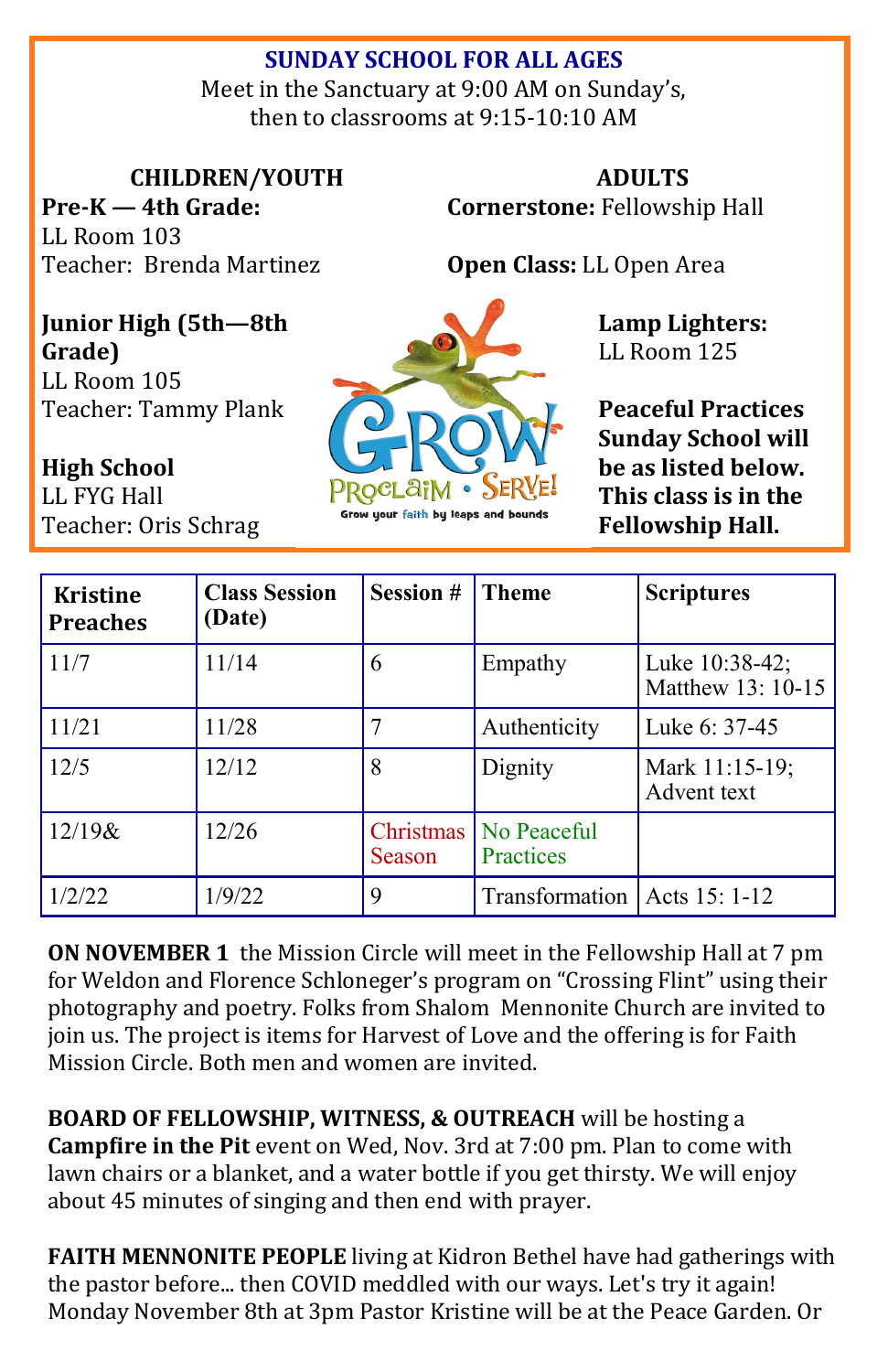maybe another location if the heavy equipment is making noise, so stay tuned. Please come!



**DO NOT FORGET** that this coming Sunday, November 7, we turn our clocks back. Also it is recommended to change the batteries in all of your smoke detectors at this time.

# *BEYOND FAITH MENNONITE CHURCH*

**MCC MEAT CANNING** will be from November 16-17 for the church's in the Newton area. <https://tinyurl.com/MeatCanning2021>is the link to signup on line. A running total of our contributions toward MCC Meat will be on the back of the bulletin.. Please see the Witness and Outreach bulletin board by the education wing stairs for more information from Loren Reusser.

**GIVE THANKS** for the generous financial gifts and prayers of WDC congregations and members to support conference ministries of sustaining ministers, resourcing congregations and encouraging church planting.

**CLEANING HOUSE!** Camp Mennoscah has cleared out years of accumulated objects from the two maintenance sheds. If you have ever taken on a big cleaning project, you know how it sometimes makes a mess at the beginning of the process. The items are now in front of the maintenance shed. We're working to find a better place for them, but it will take some time. Keep your eyes open! A small number of items will be sold.

**NEW SEEK DISCIPLESHIP PROGRAM** for young adults: Seek is a new sixmonth intentional discipleship program from MCC which encourages young adults (18-20 years of age) to learn more deeply what it means to be an Anabaptist follower of Jesus. The program will include multiple discipleship and service opportunities with MCC partners in Palestine and Israel and Jordan. The Seek program begins in January 2022 and takes place in Palestine and Israel. To learn more and apply for the Seek program, visit [mcc.org/seek.](https://can01.safelinks.protection.outlook.com/?url=http%3A%2F%2Fmcc.org%2Fseek&data=04%7C01%7CTinaSchrag%40mcc.org%7Cb50ab404c1d94ae7dcbb08d9989cd699%7C169838f761344f5b8d1ab2d131856f52%7C0%7C0%7C637708621641829788%7CUnknown%7CTWFpbGZsb3d8eyJWIjoiMC4wLjAwMDAi)

**SALT APPLICATIONS ARE OPEN!** Are you interested in learning a new language, visiting a new country, and joining a new community abroad? SALT applications are now open! Through SALT (young adults age 18-30), practice your skills in education, peace building, agriculture, community health care and more while connecting with the global Anabaptist community of faith. For more information, visit [mcc.org/SALT](https://mcc.org/get-involved/serve/volunteer/salt) or contact Abby Endashaw, Young Adult Programs Coordinator at MCC Central States [abbyendashaw@mcc.org.](mailto:abbyendashaw@mcc.org)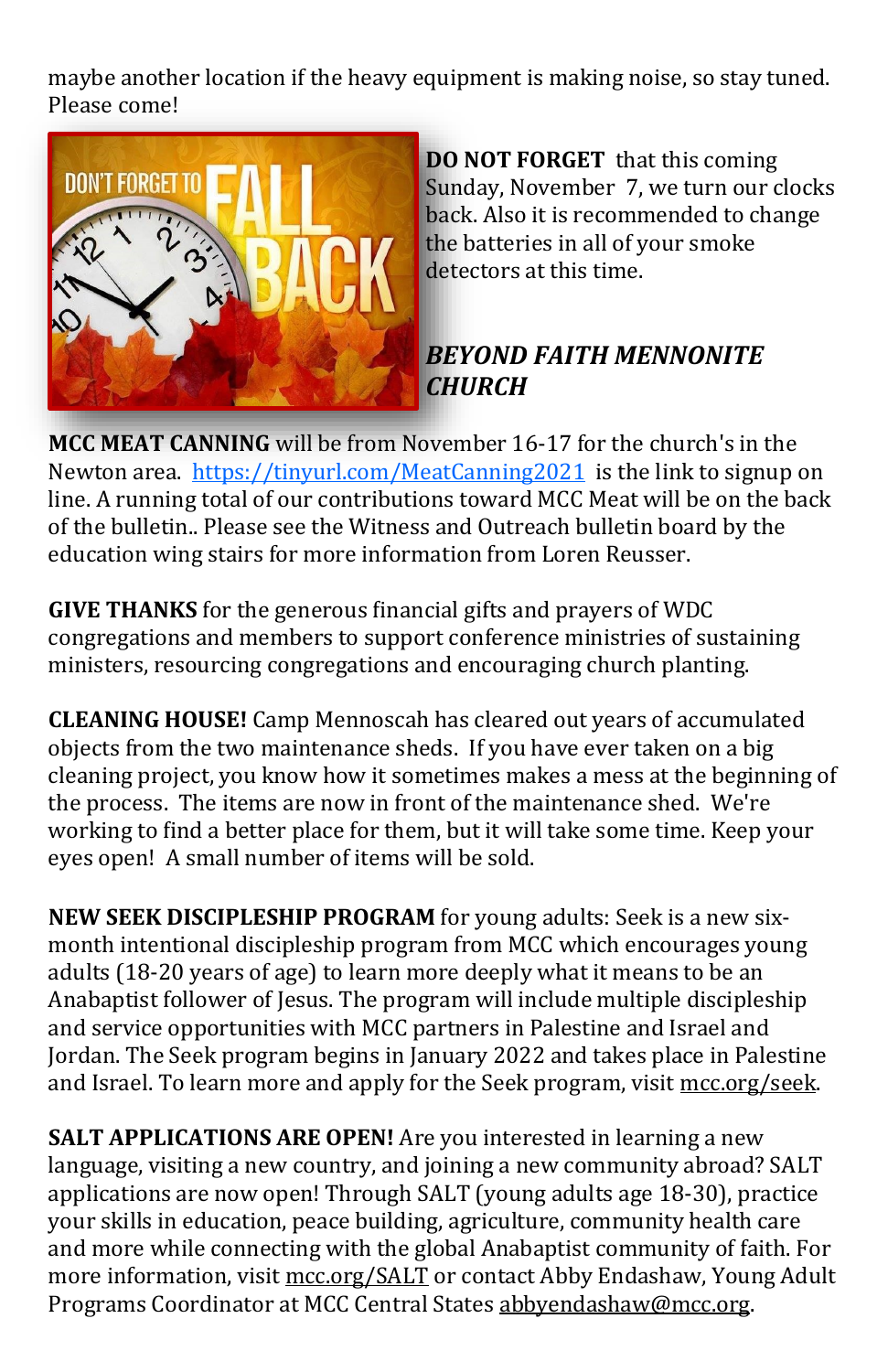# **BETHEL COLLEGE AND OTHER AREA EVENTS**

**FORMELY KNOWN AS HESSTON –BETHEL PERFORMONG ARTS,** Sunflower Performing Arts series will open with the first-ever Sunflower Soirée, a concert of local and regional artists that also promotes the season ahead and kicks off the organization's annual patron drive. This event is today, October 31, 2021 at 3:00 PM. At Hesston Mennonite Church and is free. The Sunflower Performing Arts series will continue to feature world-renowned artists. The 2021-22 lineup includes: Canadian Brass on Dec. 7; Mad River Theater Works Presents: Freedom Riders on Jan. 28; VOCES8 on Feb. 22; and Stephen Lancaster, baritone, and Kevin Vaughn, organ, on Mar. 27. More information on each performance can be found at [sunflowerarts.org.](https://www.hesston.edu/sunflower-performing-arts/) All concerts will take place at Hesston Mennonite Church. Masks are required.

**Today,** at 4 PM Bethel College fall choral showcase, "Bethel Sings" featuring the Concert Choir, Women's Ensemble, Woven, & Open Road

**Friday, November 5** at 11 AM and 7 PM Jan Kraybill brings two lectures on the theme "This is Our Story, This is our Song: The Power of Music in Community". Following this lecture there will be an artist reception for the "Voices Together" exhibit at the Regier Art Gallery.

**Saturday, November 6** at 8AM Kauffman Museum first –Saturday bird walk. Meet in the museum parking lot at the corner of Main and 27ths streets in North Newton.

**Tuesday, November 9** at 7 PM Bethel College's Organ Recital Series returns in-person with Shirley Sprunger King, DMA.

**Sunday, November 14** at 2 PM KIPCOR film series: *A Home Called Nebraska*  in Krehbiel Auditorium in Luyken Fine Arts Center at Bethel College. Emily Haverkamp, an immigration and asylum lawyer from Wichita, will lead the discussion following the screening.

**CHECK OUT** the bulletin board in foyer for fundraisers in the area.